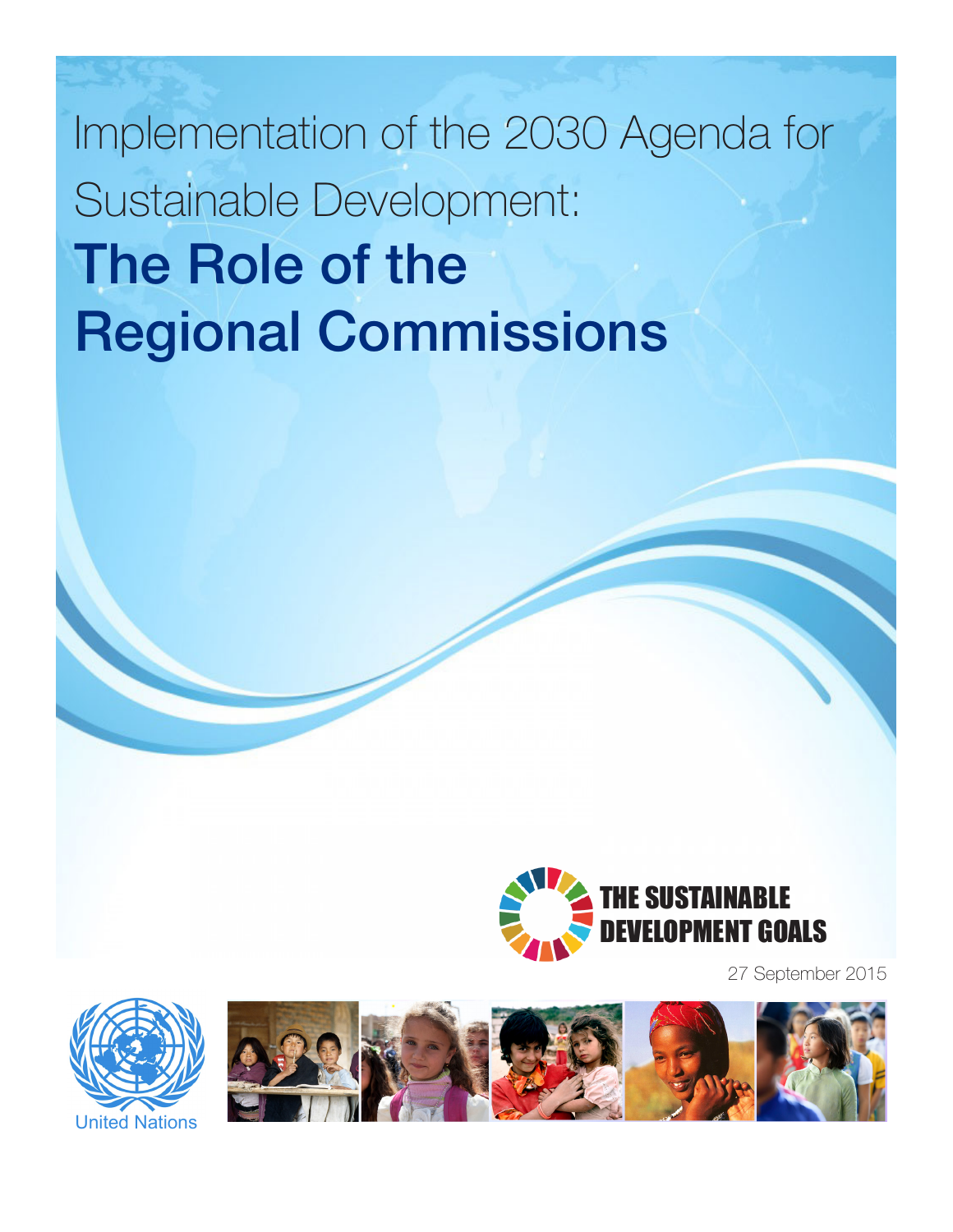ECA · ECLAC · ESCAP · ESCWA · UNECE

The new 2030 Agenda for Sustainable Development (Agenda 2030), inclusive of the Sustainable Development Goals (SDGs) and the supportive means of implementation reflected, among others, in the Addis Ababa Action Agenda (AAAA), categorically and repeatedly recognizes the significance of the regional dimension of development. The United Nations Regional Commissions (RCs) have been assigned explicit and implicit mandates to assist Member States in integrating the three dimensions of sustainable development, provide technical support for SDG implementation through effective leveraging of the means of implementation, and facilitate effective follow-up and review. The RCs were entrusted with these mandates given their universal coverage, convening power, intergovernmental nature and strength, broad-based crosssectoral mandate, and experience in mobilizing regional consensus on key intergovernmental agreements.

the three dimensions of sustainable development.

The RCs have already been at the forefront of regional formulation of ideas to steer the new development thinking paradigm and progressive policymaking. They have generated new knowledge and ideas, as well as promoted policy advocacy geared towards inclusive development in key macro-thematic areas, including: equality, inclusion and social justice; financial stability and financing for development; structural change towards more knowledge-based sectors, economic diversification and the development of value chains, sustainable patterns of production and consumption, industrialization through trade, sustainable energy systems; the relevance of institutions in renewed multi-stakeholder social compacts; data and statistics challenges, including new metrics and indicators, as well as multi-dimensional measurement methodologies.

In response, the RCs are collectively articulating new strategies and action plans to prioritize support to Member States in cooperation with the UN Development system. Among others, the key areas highlighted below provide perspectives on the shared emphases and harmonized approach of the RCs.

United Nations



As inherently interdisciplinary structures, most of the RCs have developed in-housemacro and sector research and analytical capacities, wide-ranging expert and multistakeholder networks and long experience in developing methodologies and operationalizing models to drive integrated implementa-

# 1. Integrating SDGs into national development planning and fiscal frameworks<sup>i</sup>

The RCs will continue to help Member States translate global commitments into regional transformative strategies and agendas by driving the integration of sustainability and inclusivity considerations in national policies, plans and programmes as well as budgets, and by piloting the implementation of better integrated governance and delivery models.

Member states and governing bodies of RCs have mandated their secretariats to support the implementation of sustainable development by promoting integration of the SDGs into plans, models and fiscal frameworks, assisting in the understanding and analysis of cross-cutting and emerging issues, as well as providing support to integrate

tion and delivery of development with Member States, in collaboration with the United Nations country teams. Most RCs are also specifically mandated by Member States to offer capacity building for, inter alia, the development of macroeconomic frameworks to mainstream the development agenda.

Going forward, within their current mandates, the RCs will work collectively to standardize integrated models, identify best practices and share methodologies and knowledge – both among the commissions and with the wider United Nations Development System. This will facilitate harmonization of approaches to integration, enable inter-regional comparability and foster the exchange of best practices and lessons learned, including through South-South Cooperation.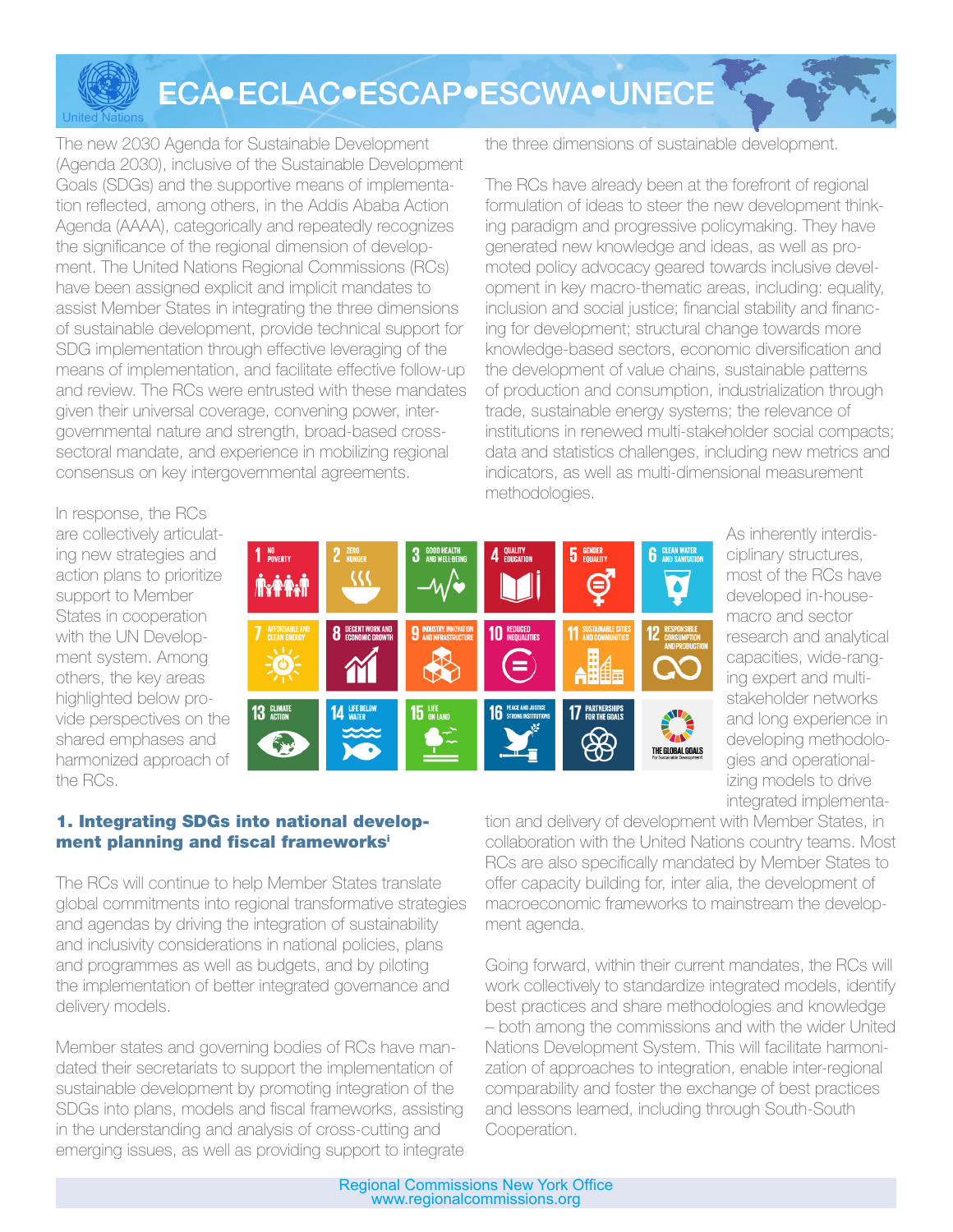ECA ECLAC ESCAP ESCWA UNECE

## 2. Promoting policy coherence, consistency and coordination<sup>ii</sup>

United Nations

The functional structures of the RCs are well-suited to provide countries with "one-stop shops" for policy advice to facilitate integration of the three dimensions of sustainable development, offering technical cooperation to implement the SDGs and operationalizing their means of implementation at the regional, sub-regional and country levels.

Two iterations of Regional Forums for Sustainable Development (RFSDs) in 2014 and 2015 have helped to institutionalize these intergovernmental mechanisms, which will serve as the primary regional platforms for cohesive and coordinated implementation of Agenda 2030. By means of the Forums,

the RCs facilitate Member State consensus on regional road maps for implementation of the SDGs, production of regional annual reports, peer review mechanisms, the setting of norms, and examination of opportunities to strengthen national institutional frameworks for coordinated implementation of the SDGs. To supplement and reinforce the RFSDs, RCs, as mandated, will also convene

financing forums and workshops to harness alternative sources of financing, as well as science, technology and innovation (STI).

Supporting the RFSDs will be the RCs' multi-sector committees, which will also focus on nurturing policy coherence and consistency between the global and regional levels, looking to exploit the interdependence and linkages across subject areas. The RCs' knowledge products and expert networks will reinforce these linkages, through exchange of best practices, including through South-South and triangular cooperation between regions or different country groupings, the data revolution/statistics, the interface between science and policy, domestic resource mobilization, tax cooperation as mandated, and technology and innovation.

Collaboration and a number of formal partnership agree-

ments are already underway for the RCs to work together with other United Nations agencies, such as the United Nations specialized agencies, funds and programmes; regional and sub-regional organizations, such as the African Union (AU), Community of Latin American and Caribbean States (CELAC), Union of South American Nations (UN-ASUR), ASEAN, the League of Arab States, the European Union, the Eurasian Economic Union; as well as development banks, such as the African Development Bank, Inter-American Development Bank, Arab Fund for Economic and Social Development, and Asian Development Bank to prepare annual regional SDG reports, as well as other follow-up and review mechanisms. The Regional Coordination Mechanisms (RCM) will continue to forge a shared and more integrated development framework to coordinate the policy and analytical work of the entire United Nations system across each region, as well as to ensure improved coordination with the United Nations

Development Group (UNDG), including in the implementation and follow up and review of the SDGs in the regions.

## 3. Enhancement of data and statistical capacities of Member States for implementation of the 2030 Agendaiii

The Statistics Committees of the RCs, led by the heads of statistical offices across each

region and backed by dedicated Statistics Divisions in each Commission, offer a holistic institutional framework to steer the regional statistical development agenda. The RCs are mandated to support Member States in developing statistical data and capacities, as well as to collect, analyze, disseminate and communicate this data for SDG implementation. Part of this mandate entails leveraging the Statistics Committees, regional subsidiary bodies, and training institutes of the RCs to ensure that the programmes developed are demand-driven – backed by strong country ownership through national statistical offices.

The RCs are assessing data and statistical gaps in measurement of the SDGs, strengthening data ecosystems, offering policy advice, assisting in modernization of statistics, advancing better use of Big Data and open government initiatives, promoting environmental accounting through mainstreaming and integration, as well as

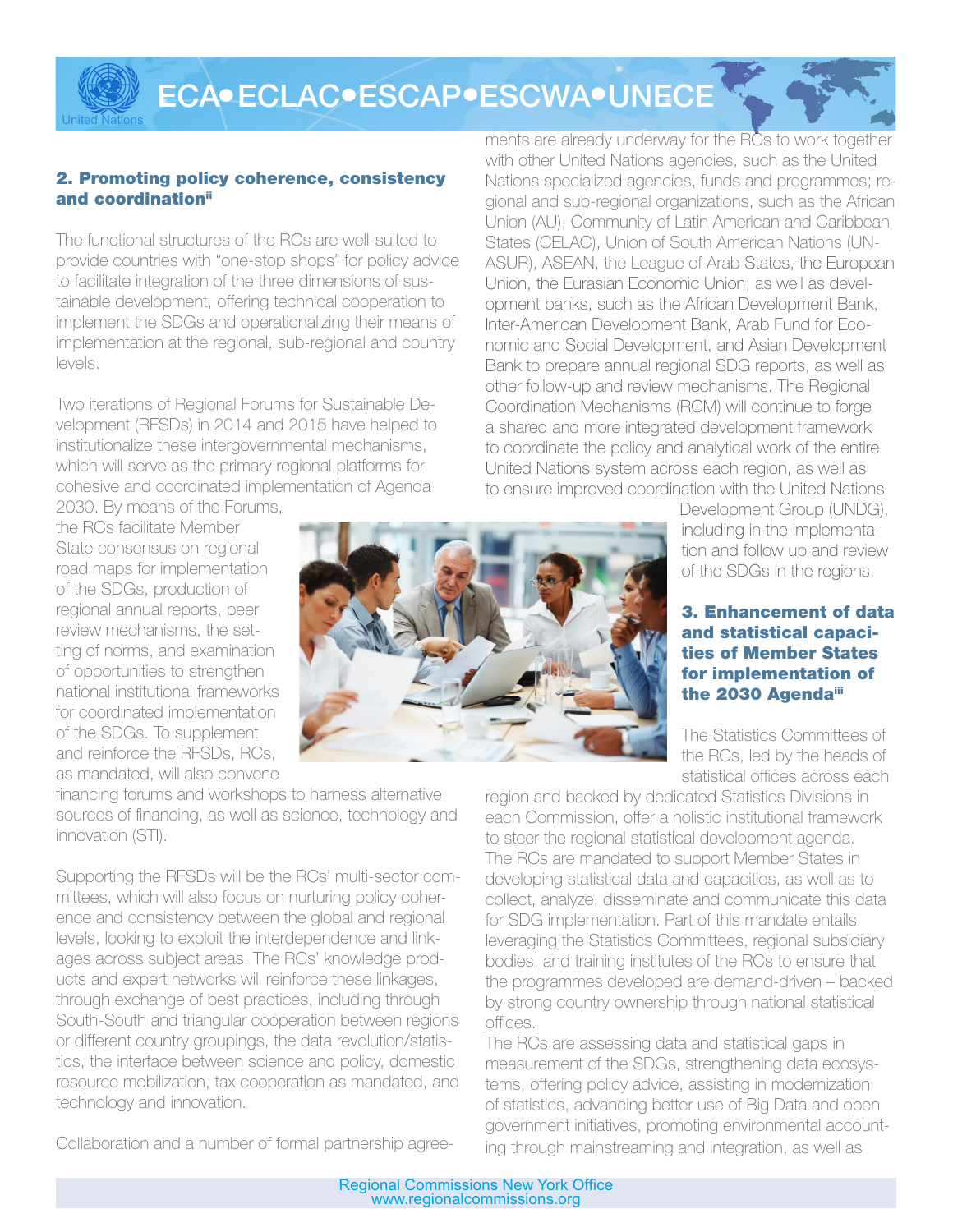ECA · ECLAC · ESCAP · ESCWA · UNECE

managing technical cooperation programs for building capacities in data and indicators. Data and statistical enhancement will be critical to the regional follow-up and review mandates for Agenda 2030.

In all of these efforts, the Statistics Divisions of the RCs and the regional Statistical Committees work closely with the United Nations Statistics Division (UNSD) of DESA, and with the United Nations Statistical Commission, as well as leading regional statistical organizations (e.g. Eurostat, OECD, PARIS21, AfriStat, AfDB, AITRS, SESRIC, GCC-Stat, etc.). The Commissions are also members of the Global Partnership for Sustainable Development Data and together with Eurostat and EFTA, PARIS21 and regional development banks, support global assessments of national statistical

tion, including tax reforms and capital market development, as well as international tax cooperation. They will also engage with countries to improve enabling environments for trade and finance flows, work with providers on SME finance and financial inclusion, develop approaches to the challenges of middle income countries, promote public-private partnerships, address the challenges of illicit financial flows, and strengthen regional financing arrangements.

# 5. Leverage science, technology and innovation in support of Agenda 2030<sup>v</sup>

The RCs have promoted STI regional platforms and initiatives and are now mainstreaming STI into their work

systems, working with other specialized United Nations agencies such as FAO, UNICEF, UN-FPA and ILO to develop sector-specific data. The RCs are positioned to address emerging challenges and needs, to support data requirements for early warning systems, examine ways to reduce the costs of statistical production, and

United Nations



programmes, customized to suit the realities and mandates of their respective regions. Intergovernmental committees on STI, as well as regional ministerial conferences and expert workshops, and dedicated sessions of the Commissions engage Member States and promote concrete STI initiatives.

generate higher frequency data. In all the areas, the RCs are promoting cooperation between the United Nations Statistical System and initiatives such as the United Nations Global Pulse.

## 4. Identify and promote alternative and innovative sources of financing for developmentiv

In addition to convening regional consultations on financing for development, with support from ministries of finance, central banks, the private sector, civil society, regional development institutions and regional think tanks, the RCs have produced reports, analyses and policy advice for Member States on alternative and innovative sources of financing, and perspectives on the necessary regional architecture for financing for development.

Under the mandates received, the RCs will go beyond research and peer-learning to experience-sharing and capacity building to promote domestic resource mobiliza-

The Commissions will also work to leverage advanced regional STI hubs to offer best practices and share their experience in STI policymaking, standard-setting and in the creation of legislation to nurture knowledge-sharing on sustainable technologies and promote ICT connectivity, cutting-edge digital technology, etc.

Under the 2030 Agenda, and within their mandates, RCs will continue to hold regional ministerial conferences on STI, and to ensure the inclusion of national and regional expert communities of relevant ministries, service providers, national innovation centers, research institutions, universities, civil society and other key actors. Regional centers for STI are well-placed to offer appropriate capacity building.

Furthermore, recognizing that the most severe impacts of climate variability and change are expected to be felt in the decades ahead, the RCs will continue supporting Member States in building resilience to the impacts of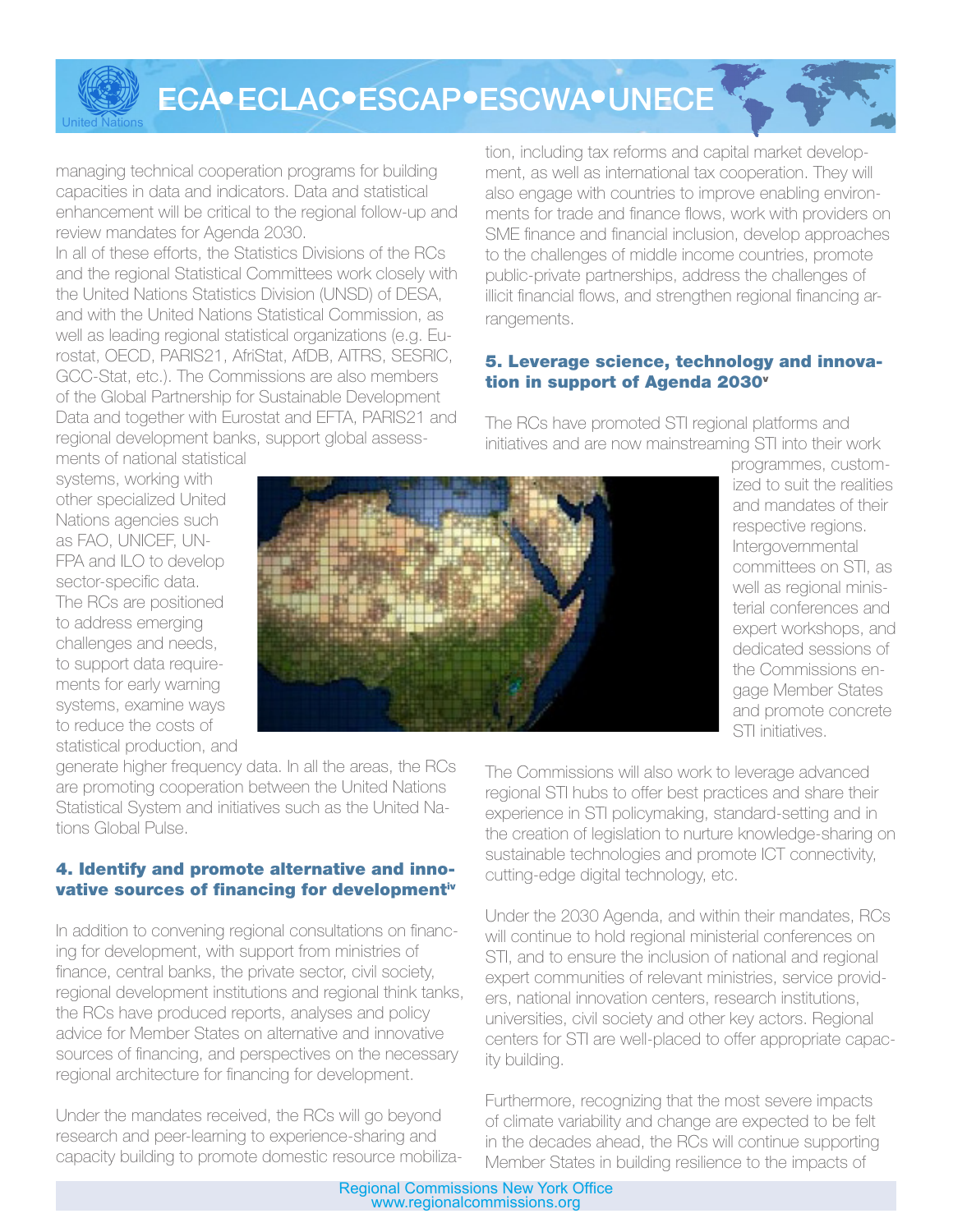ECA ECLAC ESCAP ESCWA UNECE

climate variability and change are expected to be felt in the decades ahead, the RCs will continue supporting Member States in building resilience to the impacts of climate variability and change.

United Nations

Broad-based partnerships in STI research and capacity building will be harnessed involving, among others, DESA, WIPO, UNIDO, UNCTAD, the World Bank, UNES-CO and ITU. These partnerships will provide valuable regional inputs and support the mandates in terms of the new Technology Facilitation Mechanism and its interagency working group.

## 6. Tapping South- South and regional partnerships<sup>vi</sup>

The RCs have proactively harnessed South-South Cooperation (SSC) both within and beyond their respective regions. Going forward, existing initiatives and new proposals will be further deliberated at the intergovernmental and sectoral committee levels. This will involve building on established relationships and evolving partnerships for further research, identification of policy tools and incentive frameworks, best practice and knowledge sharing, as well as gearing regional institutes to further reinforce the work of the Commissions. RFSDs and the SDG annual regional reports will detail regional progress in these areas.

## 7. Translating regional models into global public goods

The RCs have produced many SDG-related outputs, such as legally binding intergovernmental agreements, norms and standards, good practice guidelines including for transport, trade facilitation, environment, sustainable energy, housing and statistics. These products have strong political credibility as they have already been endorsed through intergovernmental processes, ensuring ownership of the agendas by Member States. Such products respond well to the development needs of their respective regions but they can act as models for similar approaches in other regions and in many cases they have become global public goods available for all UN Member States and used increasingly all over the world.

#### \_\_\_\_\_\_\_\_\_\_\_\_\_\_\_\_\_\_\_\_\_\_\_\_\_\_\_\_\_ Endnotes:

i See A/RES/66/288 paras 68, 100, 185 and 251. See also A/RES/67/226 para 150

ii Ibid para 100. See also A/RES/67/290 para 13, A/ RES/67/226 paras 144-150 and ECOSOC resolution 1998/46

iiiSee A/RES/70/1, paragraphs 80 and 81.

ivSee A/RES/66/288 paragraph 102. See also A/ RES/69/313, paragraph130. The resolution contains other references to regional mandates in paragraphs 27, 28, 39, 43, 44, 48, 71 and 87, and recognizes regional cooperation and action at the regional level in paragraphs 13, 24, 25, 34, 45, 75, 89, 107, 112, 131 and 133.

v See A/RES/70/1, paragraph 70.

viSee A/RES/64/222, paragraph21(d).

## **Websites**

Regional Commissions New York Office (RCNYO) http://www.regionalcommissions.org

Economic Commission for Africa (ECA) http://www.uneca.org

Economic Commission for Latin America and the Caribbean (ECLAC) http://www.eclac.org

Economic and Social Commission for Asia and the Pacific (ESCAP) http://www.unescap.org

Economic and Social Commission for Western Asia (ESCWA) http://www.escwa.un.org

Economic Commission for Europe (UNECE) http://www.unece.org